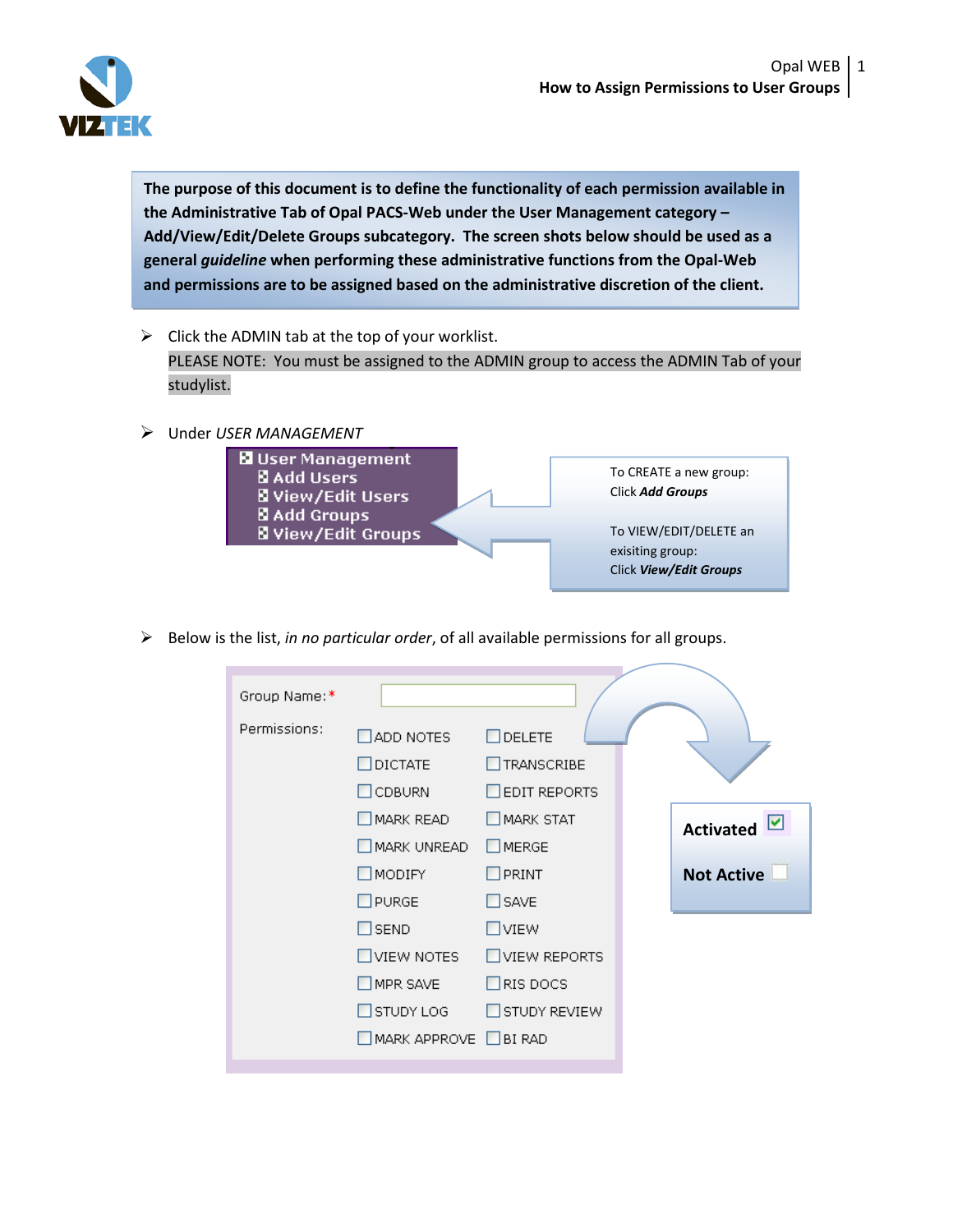**List of permissions and their associated functionality when activated.**

## **ADD NOTES**

Allows user to add notes using the worklist tool.



## **BI RAD**

This permission pertains specifically to the MG (Mammo) modality. When activated, it allows the user to assign a "severity rating" from 0-5; 0A, 0B on findings for reporting purposes.

## **CD BURN**

Allows user the ability to Burn CDs

\*Please see Viztek Quick Guide: How to Burn a CD for more information.



## **DELETE**

Gives permission for user to delete a study (which places study in *DELETED* status) \* This status is not permanent and can be changed back.

## **DICTATE**

Allows user to dictate from the Opal Viewer into the Dictation/Transcription Module. \*Dictation/Transcription Module license must be purchased and activated.

## **EDIT REPORTS**

EDIT REPORT is used in conjunction with TRANSCRIBE.

\*Both EDIT REPORTS/TRANSCRIBE permission rights are given to *TRANSCRIPTIONIST* GROUP in order for them to be able to access the Transcription Window, listen to the doctor's dictation, and make changes to the report text.

\*Only the TRANSCRIBE permission right is given to *REFERRING PHYSICIAN* group, as this allows them to access the Transcription window, listen to the doctor's dictation, but NOT make any changes to the report text.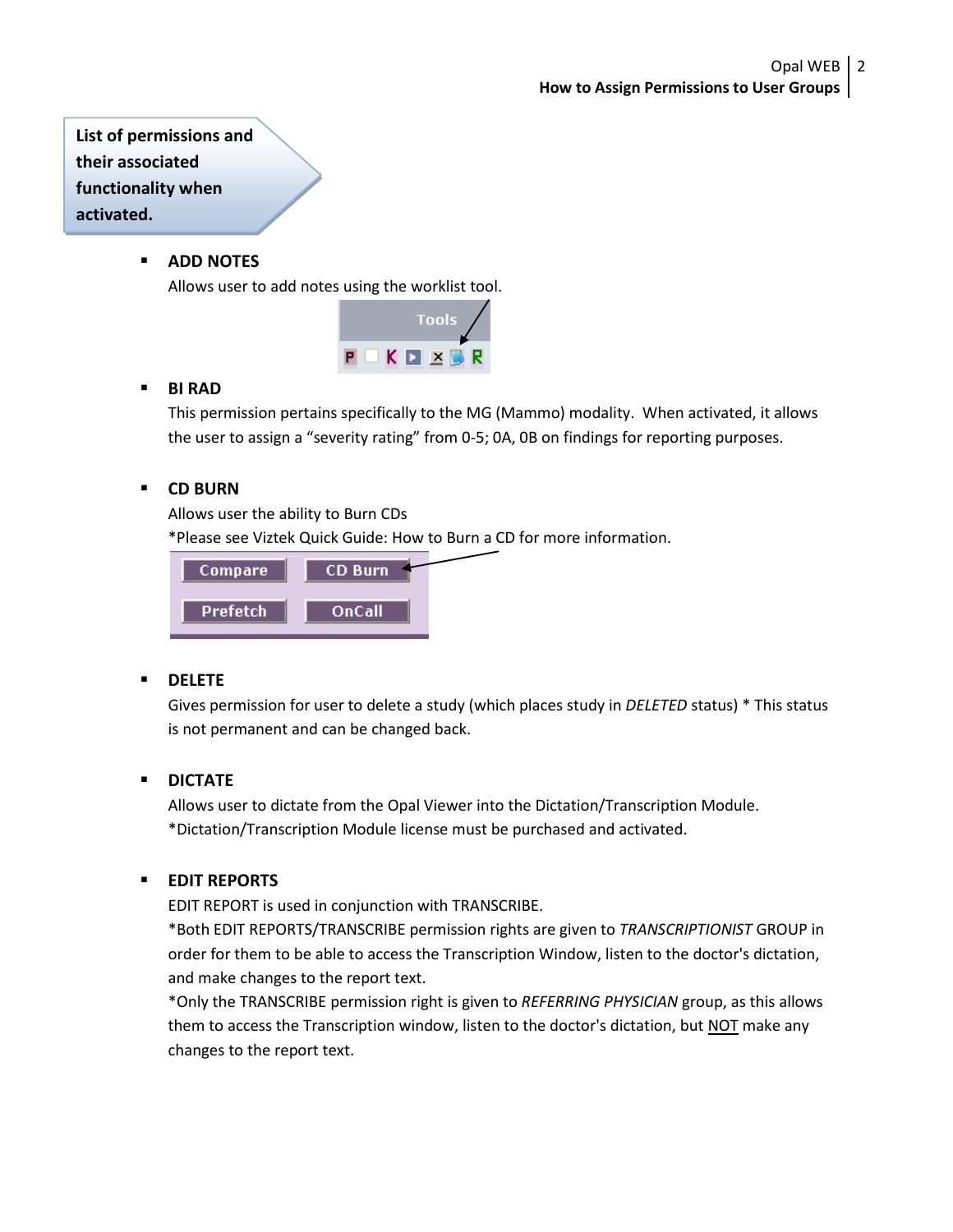#### **MARK APPROVE**

Allows user to mark a study as "APPROVED".

#### **MARK READ**

Gives user the permission option to change the status of a study to READ by Right clicking an UNREAD study, then selecting "READ" from the dropdown menu.



## **MARK STAT**

Gives user the permission option to flag a study as "STAT" by :

Right clicking on the selected study

Select "STAT" from the dropdown menu

Choose level of STAT to assign.



#### **MARK UNREAD**

Gives user the permission option to change the status of an INCOMPLETE or READ study to UNREAD by Right clicking on the study and selecting "UNREAD" from the dropdown menu.

| <b>Tools</b>                                          | $\triangle$ Status $\blacktriangledown$ | $\blacktriangle$ Modality $\blacktriangledown$ | ▲ Patient      |
|-------------------------------------------------------|-----------------------------------------|------------------------------------------------|----------------|
| $P$ $K$ $\Sigma$ $\times$ $R$ $\circ$                 | <b>ALL</b>                              | ALL $ v $                                      |                |
| <b>P E K D E B R 0 T INCOMPLETE</b>                   | Unread                                  | MG.                                            | a081f96ee9e62· |
| <b>POKDZBROTINCOMPLI</b>                              | Stat:<br>Flag As                        |                                                | ANON20100302   |
| P K E X B R O T DICTATED                              | Send<br>Print.                          |                                                | 12345          |
| $P \square K \square \times P \square R$   T INCOMPLE | Assign<br>Log.                          |                                                | KWOC2112       |
| P K E X B R O T INCOMPL                               | Peer Review                             |                                                | viz133223      |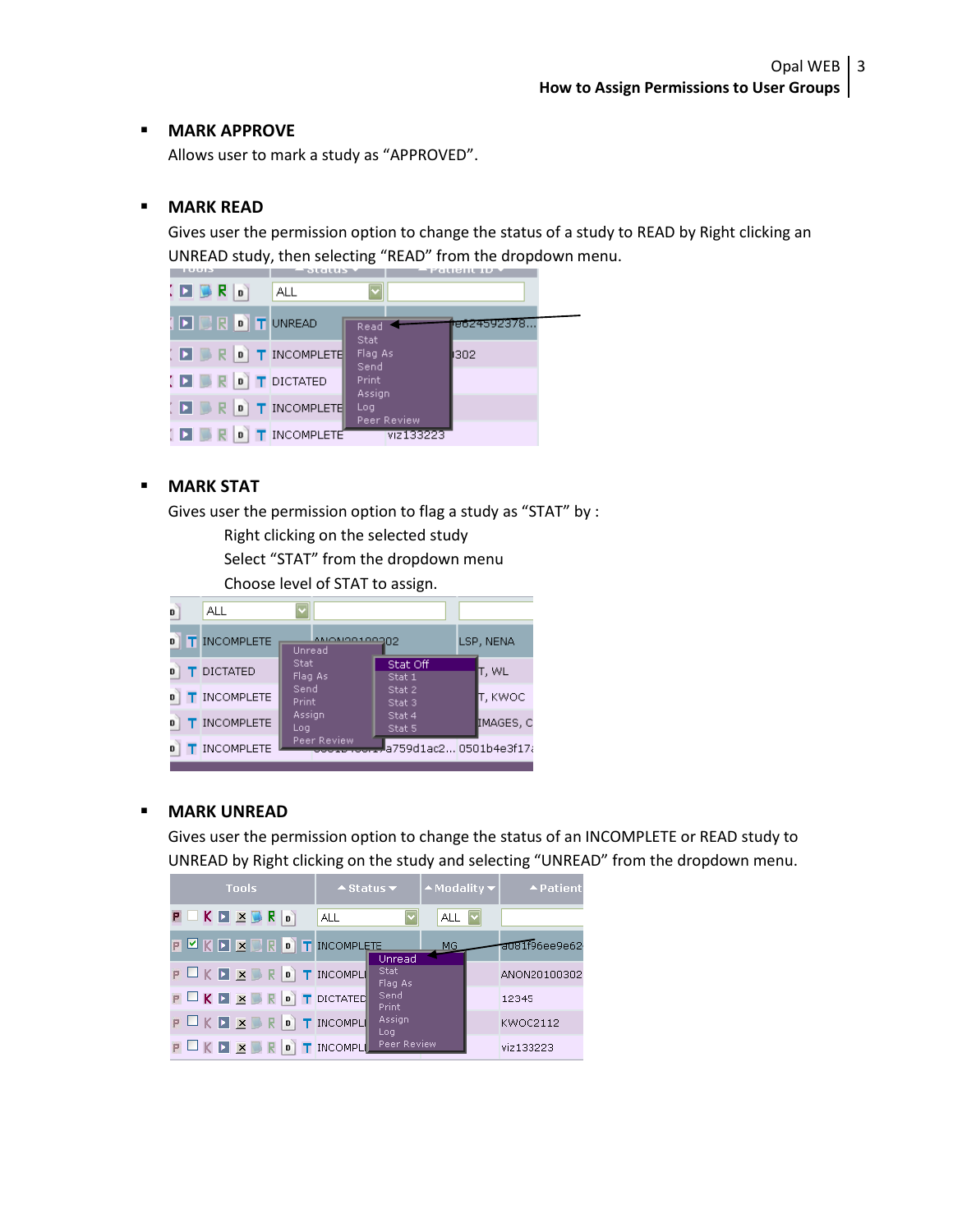## **MERGE**

Allows user permission to merge two studies into one.

\*Please see Viztek Quick Guide: How To Merge Studies for more information on the merging process.

# **MODIFY**

Gives user permission to utilize the Edit Study and Edit Patient options in Opal-Client. \*This feature is currently only available in Opal-Client.

Also allows user to save image changes, W/L, orientation, and annotations upon closing out a study in the Opal Viewer.

# **MPR SAVE**

When the MultiPlanar Reconstruction (MPR) function is used in the Opal Viewer and this permission is activated, then all the work associated with the MPR function is saved upon closing the study and exiting the viewer.

\*Requires the MPR Module License to be purchased and activated in order to gain access to the MPR functionality.

# **PRINT**

Allows user to print to a DICOM based printer by Right clicking a study and selecting "PRINT" from dropdown menu.



## **PURGE**

Allows permission to purge a study that is in "DELETED" status. Once purged, the study no longer appears on the worklist and is *not* retrievable. This is similar to "Empty Recycle Bin" in Windows.

# **RIS DOCS**

Allows users to see patient documents and reports scanned in RIS.

\*Requires a separate purchase and configuration of Opal RIS to include the Opal RIS "docs" option license and activation done through Opal PACS. Listed in Opal PACS as "Patient Docs".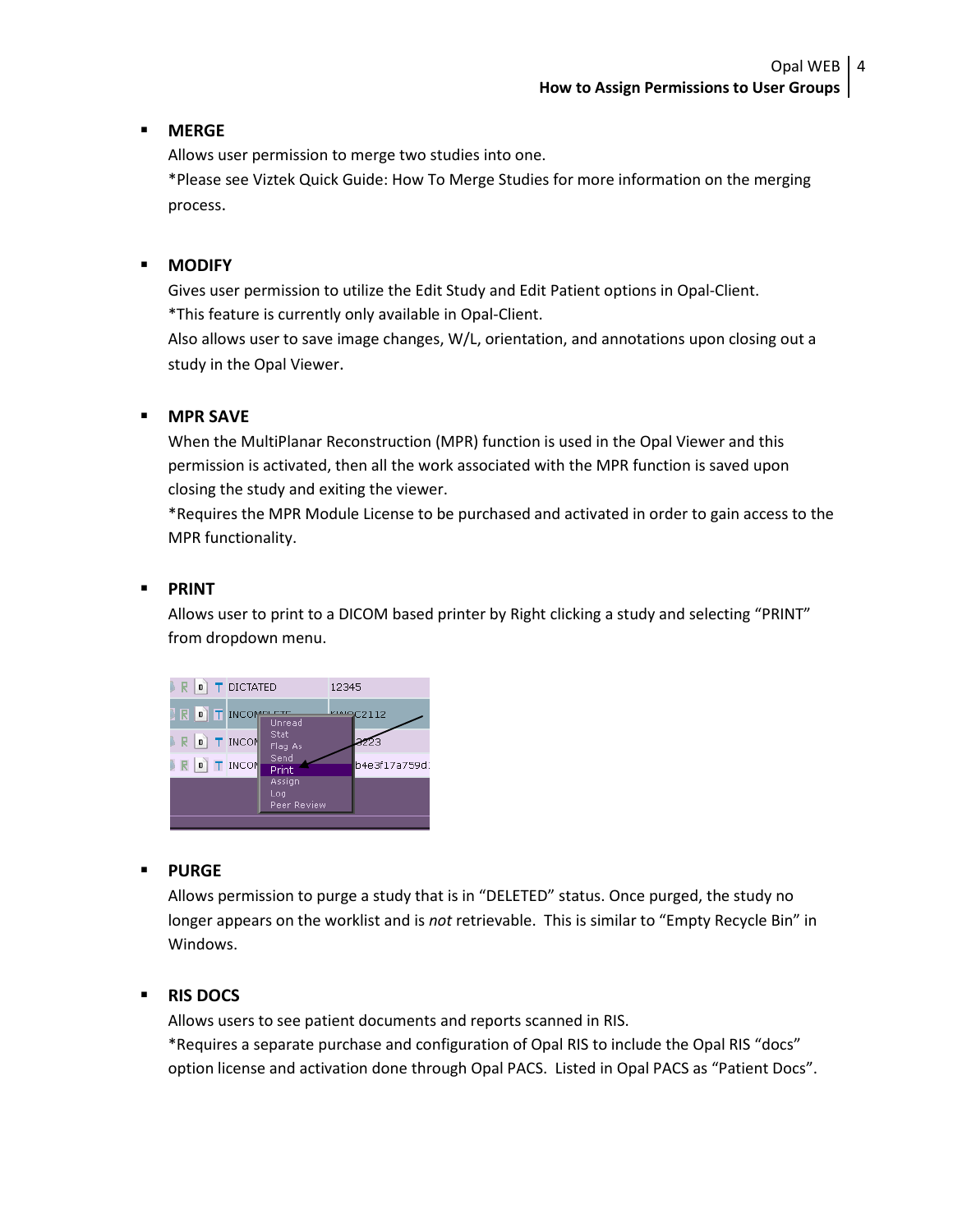## **SAVE**

Allows user to save image changes, W/L, orientation, and annotations upon closing out a study in the Opal Viewer.

#### **SEND**

Gives user permission to DICOMsend or Opalsend a study by Right clicking a study and selecting "SEND" from the dropdown menu.

\*Please note: A send destination must first be set up to perform this function.



#### **STUDY LOG**

Gives user access to the LOG function within the drop down menu by Right clicking a study within the worklist.



#### **STUDY REVIEW**

Gives user access to the PEER REVIEW function within the drop down menu from Right clicking a study in the worklist.

\*Requires that the Peer Review module license be purchased and activated in order to utilize the Peer Review option.

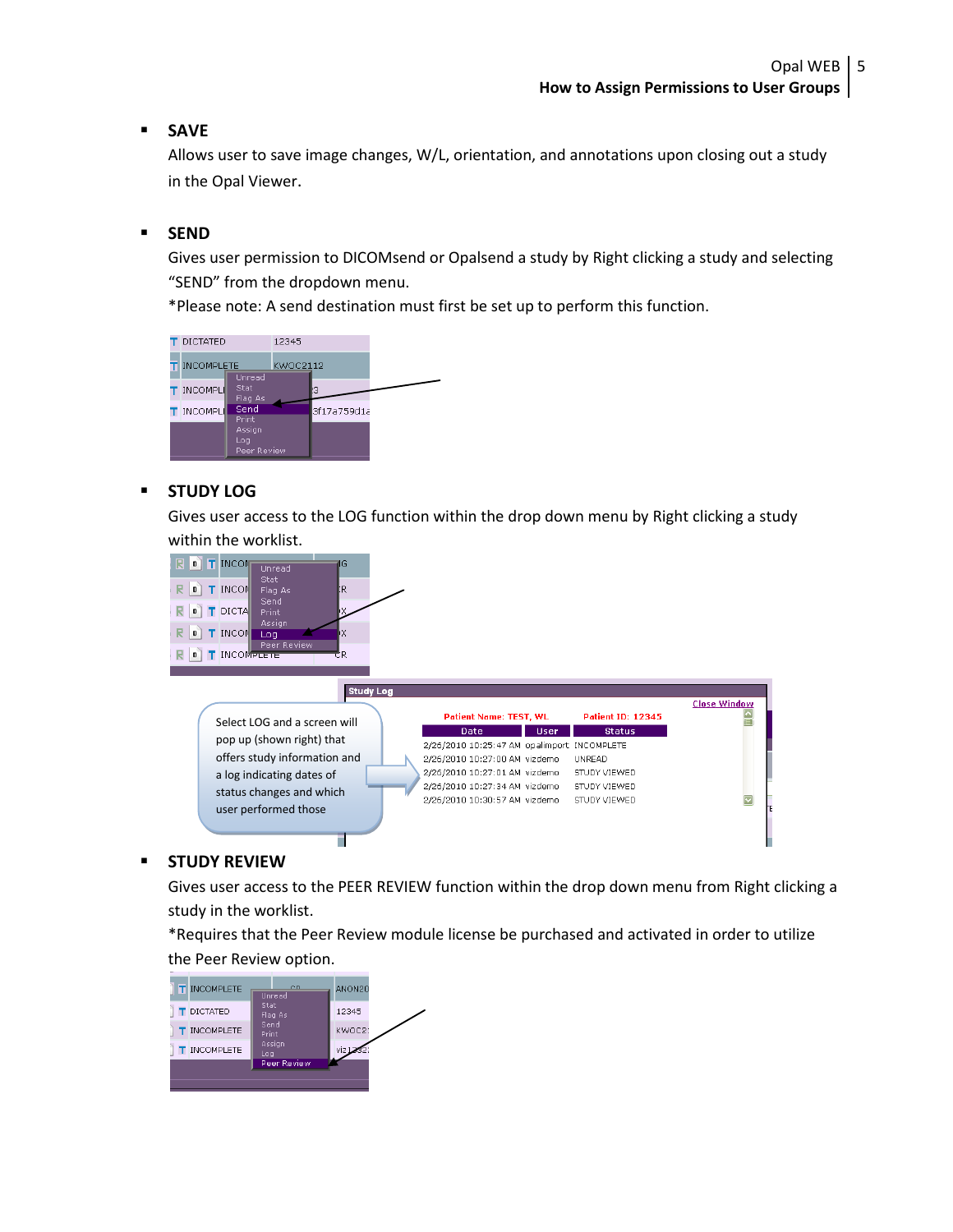## **TRANSCRIBE**

Gives user the permission to access the transcription module, to create templates and enter text in the transcription module.

\*Dictation/Transcription Module license must be purchased and activitated.

## **VIEW**

Allows user ability to open/view a study.

## **VIEW NOTES**

Allows user the ability to view any notes entered for a study.

## **VIEW REPORTS**

Gives user the permission option to view the approved study reports.

By default, Opal is installed with 6 groups as follows. Each group has unique properties :

- 1. *ADMIN* = Administrator
- 2. *RADIOLOGIST* = Radiologist or ORTHO = Orthopeadic Doctor
- 3. *REFERRING PHYSICIAN* = Referring Physician
- 4. *TECHNOLOGIST* = Radiology Technologist
- 5. *TRANSCRIPTION* = Transcriptionist
- 6. *VIZTEK =* Viztek personnel

#### **Below are the general guidelines for DEFAULT group permissions based on user functionality:**

\*The facility may require adjustment be made to these default permissions based on internal processes and workflows.

| Group Name*            | <b>ADMIN</b>                                                                                                                                                                                                           |                                                                                                                                                                                                             | Group Name:* |              | TECHNOLOGIST                                                                                                                                                                                                                     |                                                                                                                                                                                   |
|------------------------|------------------------------------------------------------------------------------------------------------------------------------------------------------------------------------------------------------------------|-------------------------------------------------------------------------------------------------------------------------------------------------------------------------------------------------------------|--------------|--------------|----------------------------------------------------------------------------------------------------------------------------------------------------------------------------------------------------------------------------------|-----------------------------------------------------------------------------------------------------------------------------------------------------------------------------------|
| Permissions            | <b>▽</b> CDBURN<br><b>▽</b> SAVE<br><b>Ø</b> ADD NOTES<br>$\nabla$ PURGE<br><b>V</b> VIEW<br><b>☑</b> EDIT REPORTS<br>MARK STAT<br><b>VIDELETE</b><br><b>DICTATE</b><br>MPR SAVE<br><b>Ø</b> STUDY LOG<br>MARK APPROVE | <b>V</b> TRANSCRIBE<br>VIEW REPORTS<br>MARK UNREAD<br>M MERGE<br>$\nabla$ SEND<br>VIEW NOTES<br>$\nabla$ MARK READ<br><b>Ø</b> MODIFY<br>$\nabla$ PRINT<br>$\Box$ RIS DOCS<br>STUDY REVIEW<br>$\Box$ BI RAD |              | Permissions: | <b>⊽</b> ADD NOTES<br>$\Box$ dictate<br>$\triangleright$ CDBURN<br>MARK READ<br>MARK UNREAD<br>$\square$ MODIFY<br>$\Box$ PURGE<br>$\nabla$ SEND<br>VIEW NOTES<br>$\square$ MPR SAVE<br><b>Ø</b> STUDY LOG<br>MARK APPROVE BIRAD | <b>DELETE</b><br>TRANSCRIBE<br><b>EDIT REPORTS</b><br>MARK STAT<br><b>Ø</b> MERGE<br>$\nabla$ PRINT<br><b>⊽</b> SAVE<br>V VIEW<br>VIEW REPORTS<br>$\Box$ RIS DOCS<br>STUDY REVIEW |
| <b>Update</b><br>Reset |                                                                                                                                                                                                                        |                                                                                                                                                                                                             |              |              | <b>Reset</b><br><b>Save</b>                                                                                                                                                                                                      |                                                                                                                                                                                   |